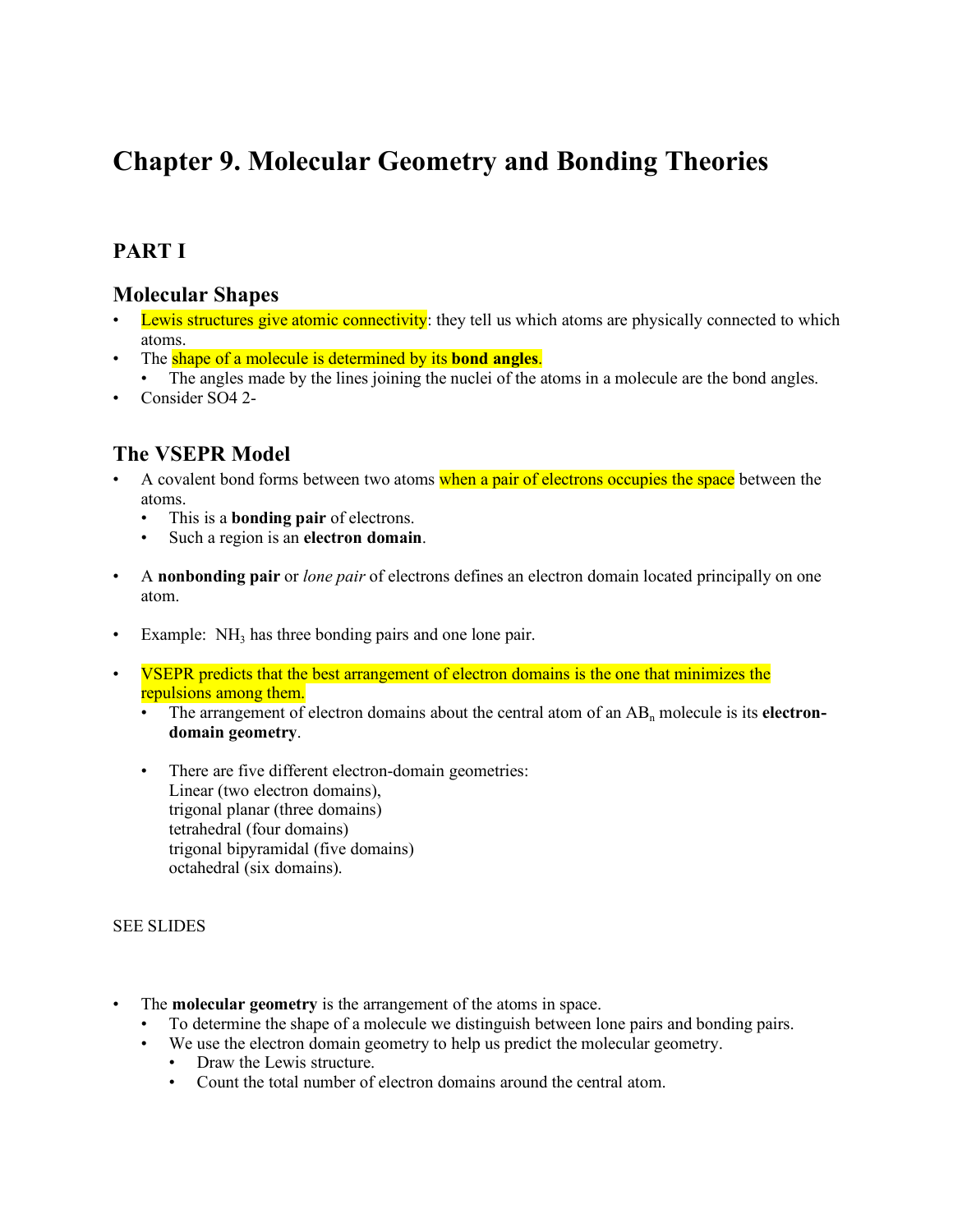- Arrange the electron domains in one of the above geometries to minimize electron-electron repulsion.
- Next, determine the three-dimensional structure of the molecule.
	- We ignore lone pairs in the molecular geometry.
	- Describe the molecular geometry in terms of the angular arrangement of the bonded atoms.
	- Multiple bonds are counted as one electron domain.

#### **The Effect of Nonbonding Electrons and Multiple Bonds on Bond Angles**

- We refine VSEPR to predict and explain slight distortions from "ideal" geometries.
- Consider three molecules with tetrahedral electron domain geometries:
	- $CH_4$ , NH<sub>3</sub>, and H<sub>2</sub>O.
	- By experiment, the H–X–H bond angle decreases from C (109.5° in CH<sub>4</sub>) to N (107° in NH<sub>3</sub>) to O  $(104.5^\circ \text{ in H}_2O)$ .
	- A bonding pair of electrons is attracted by two nuclei. They do not repel as much as lone pairs which are primarily attracted by only one nucleus.
	- Electron domains for nonbonding electron pairs thus exert greater repulsive forces on adjacent electron domains.
		- They tend to compress the bond angles.
		- The bond angle decreases as the number of nonbonding pairs increases.
	- Similarly, electrons in multiple bonds repel more than electrons in single bonds. (e.g., in  $Cl<sub>2</sub>CO$ ) the O–C–Cl angle is 124.3˚, and the Cl–C–Cl bond angle is 111.4˚).

#### **• We will encounter 11 basic molecular shapes:**

- Three atoms  $(AB_2)$ 
	- Linear
	- Bent
- Four atoms  $(AB_3)$ 
	- Trigonal planar
	- Trigonal pyramidal
	- T-shaped
	- Five atoms  $(AB_4)$ 
		- Tetrahedral
		- Square planar
	- Seesaw
- Six atoms  $(AB_5)$ 
	- Trigonal bipyramidal
	- Square pyramidal
	- Seven atoms  $(AB_6)$
	- Octahedral

#### **Shapes of Larger Molecules**

- In methanol,  $CH_3CH_2OH$ , there are three interior atoms: two C and one O.
- We assign the molecular (and electron-domain) geometry about each interior (central) atom separately.
	- The geometry around the first C is tetrahedral.
	- The geometry around the second C is tetrahedral.
	- The geometry around the O is bent (tetrahedral).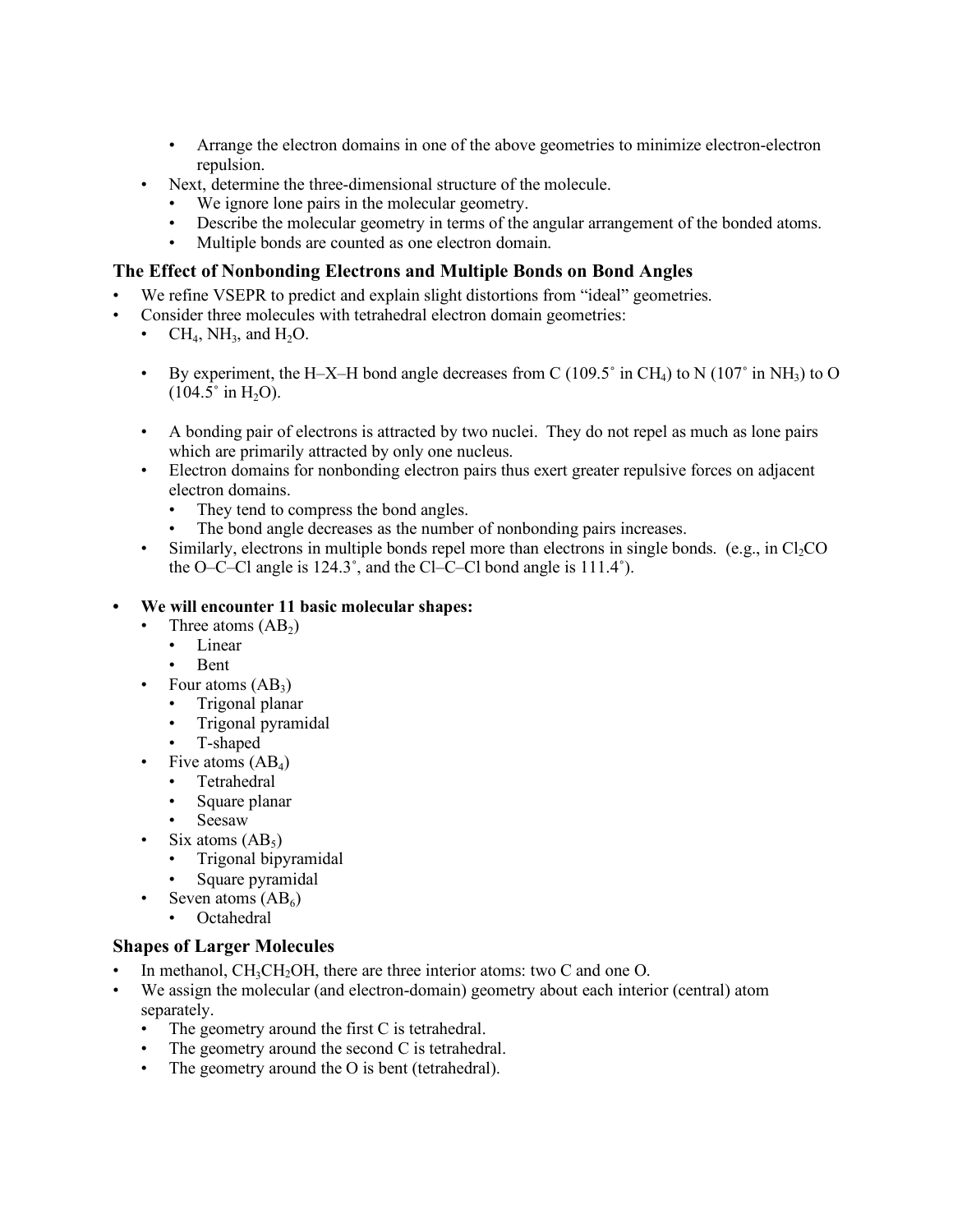# **PART II**

### **Covalent Bonding and Orbital Overlap**

- Lewis structures and VSEPR theory give us the shape and location of electrons in a molecule.
	- They do not explain why a chemical bond forms.
- How can quantum mechanics be used to account for molecular shape? What are the orbitals that are involved in bonding?

### **valence-bond theory**:

- A covalent bond forms when the orbitals on two atoms **overlap**.
	- The shared region of space between the orbitals is called the orbital overlap.
	- There are two electrons (usually one from each atom) of opposite spin in the orbital overlap.
- As two nuclei approach each other their atomic orbitals overlap.
- As the amount of overlap increases, the energy of the interaction decreases.
- At some distance the minimum energy is reached.
	- The minimum energy corresponds to the bonding distance (or bond length).
- As the two atoms get closer, their nuclei begin to repel and the energy increases.
- At the bonding distance, the attractive forces between nuclei and electrons just balance the repulsive forces (nucleus–nucleus, electron–electron).

# **9.5 Hybrid Orbitals**

We can apply the idea of orbital overlap and valence-bond theory to polyatomic molecules.

### *sp* **Hybrid Orbitals - An incomplete, but useful story!**

- Consider the  $\text{BeF}_2$  molecule.
	- Be has a  $1s^2 2s^2$  electron configuration.
	- There is no unpaired electron available for bonding.
	- We conclude that the atomic orbitals are not adequate to describe orbitals in molecules.
- We predict that the F–Be–F bond angle is 180° (VSEPR theory).
- We also know that one electron from Be is shared with each one of the unpaired electrons from F.
- We assume that the Be orbitals in the Be–F bond are 180° apart.
- We could promote an electron from the 2*s* orbital on Be to the 2*p* orbital to get two unpaired electrons for bonding.
	- BUT the geometry is still not explained.
- We can solve the problem by allowing the 2*s* and one 2*p* orbital on Be to mix or form two new **hybrid orbitals** (a process called **hybridization**).
	- The two equivalent hybrid orbitals that result from mixing an *s* and a *p* orbital and are called *sp* hybrid orbitals.
	- The two lobes of an *sp* hybrid orbital are 180˚ apart.
	- According to the valence-bond model, a linear arrangement of electron domains implies *sp* hybridization.
	- Since only one of 2*p* orbitals of Be has been used in hybridization, there are two unhybridized *p* orbitals remaining on Be.
	- The electrons in the *sp* hybrid orbitals form shared electron bonds with the two fluorine atoms.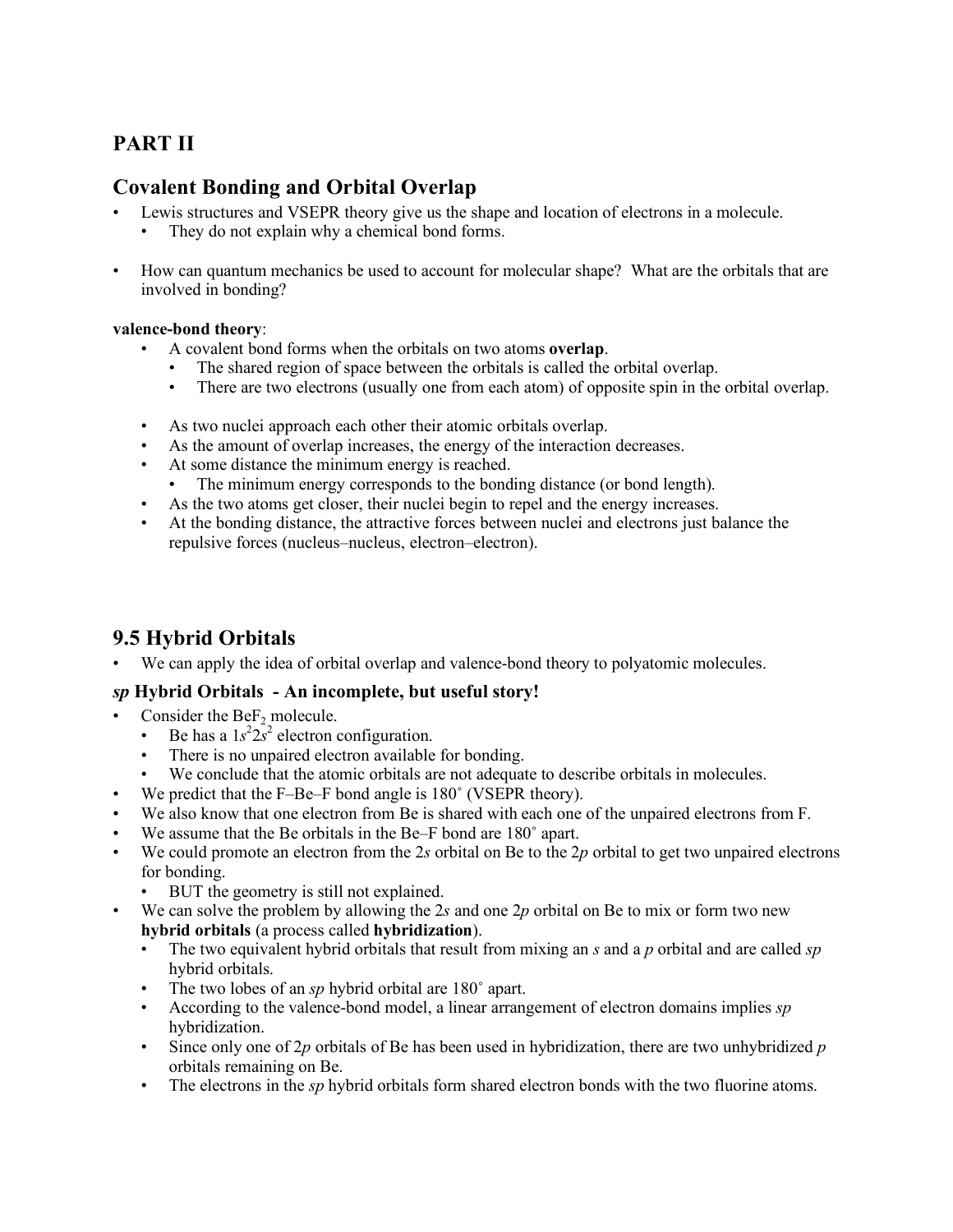### *sp***<sup>2</sup> and** *sp***<sup>3</sup> Hybrid Orbitals**

- Important: when we mix *n* atomic orbitals we must get *n* hybrid orbitals.
- *•* Three *sp* <sup>2</sup> hybrid orbitals are formed from hybridization of one *s* and two *p* orbitals.
	- Thus, there is one unhybridized *p* orbital remaining.
	- The large lobes of the  $sp^2$  hybrids lie in a trigonal plane.
	- Molecules with trigonal planar electron-pair geometries have  $sp<sup>2</sup>$  orbitals on the central atom.
- *•* Four *sp* <sup>3</sup> hybrid orbitals are formed from hybridization of one *s* and three *p* orbitals.
	- Therefore, there are four large lobes.
	- Each lobe points towards the vertex of a tetrahedron.
	- The angle between the large lobes is 109.5°.
	- Molecules with tetrahedral electron pair geometries are  $sp<sup>3</sup>$  hybridized.

#### **Hybridization Involving** *d* **Orbitals**

- Since there are only three *p* orbitals, trigonal bipyramidal and octahedral electron-pair geometries must involve *d* orbitals.
- Trigonal bipyramidal electron pair geometries require  $sp<sup>3</sup>d$  hybridization.
- Octahedral electron pair geometries require  $sp^3d^2$  hybridization.
- Note that the electron pair VSEPR geometry corresponds well with the hybridization.
	- Use of *d* orbitals in making hybrid orbitals corresponds well with the idea of an expanded octet.

Examples

H2O, SF6

# **9.6 Multiple Bonds**

- In the covalent bonds we have seen so far the electron density has been concentrated symmetrically about the *internuclear axis*.
- **Sigma**  $(\sigma)$  **bonds**: electron density lies on the axis between the nuclei.
- All single bonds are  $\sigma$  bonds.
- What about overlap in multiple bonds?
	- **Pi**  $(\pi)$  bonds: electron density lies above and below the plane of the nuclei.
		- A double bond consists of one  $\sigma$  bond and one  $\pi$  bond.
		- A triple bond has one  $\sigma$  bond and two  $\pi$  bonds.
- Often, the *p* orbitals involved in  $\pi$  bonding come from unhybridized orbitals.
- For example:

CO2, Carbonate – talk about resonance

#### **General Conclusions**

- Every pair of bonded atoms shares one or more pairs of electrons.
- Two electrons shared between atoms on the same axis as the nuclei are  $\sigma$  bonds.
- $\sigma$  Bonds are always localized in the region between two bonded atoms.
- If two atoms share more than one pair of electrons, the additional pairs form  $\pi$  bonds.
- When resonance structures are possible, delocalization is also possible.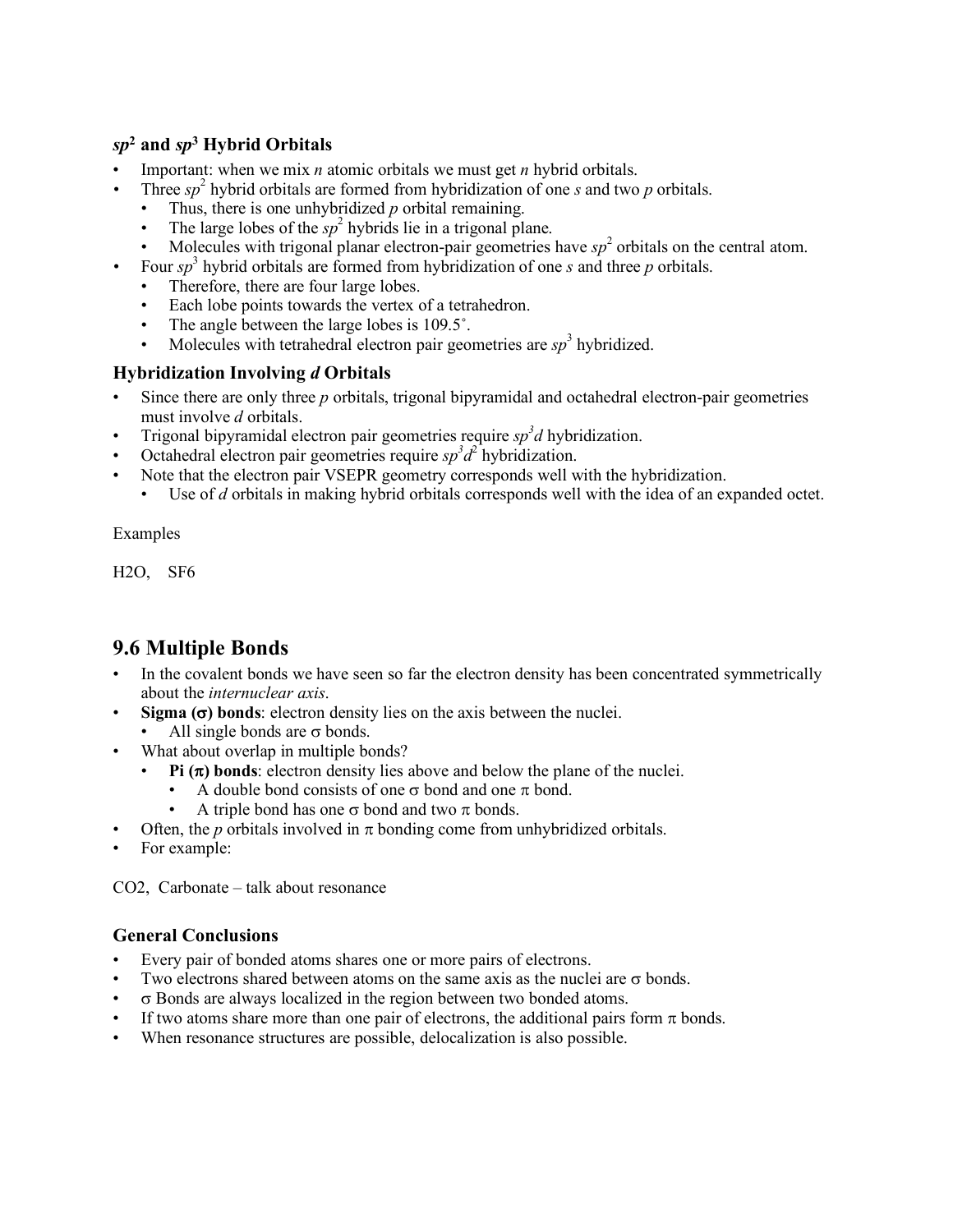# **PART III**

# **Molecular Orbitals - the real story. This is why we use SPARTAN**

• Some aspects of bonding are not explained by Lewis structures, VSEPR theory, and hybridization.

### **Electron Configurations and Molecular Properties**

- Two types of magnetic behavior:
	- **paramagnetism** (unpaired electrons in molecule)
	- strong attraction between magnetic field and molecule
	- **diamagnetism** (no unpaired electrons in molecule)
		- weak repulsion between magnetic field and molecule
- Magnetic behavior is detected by determining the mass of a sample in the presence and absence of a magnetic field:
	- A large increase in mass indicates paramagnetism.
	- A small decrease in mass indicates diamagnetism.
- Experimentally,  $O<sub>2</sub>$  is paramagnetic.
	- The Lewis structure for  $O_2$  shows no unpaired electrons.
	- The MO diagram for O<sub>2</sub> shows 2 unpaired electrons in the  $\pi^*_{2p}$  orbital.
	- Experimentally,  $O_2$  has a short bond length (1.21 Å) and high bond dissociation energy (495 kJ/mol).
		- This suggests a double bond.
	- For example:
		- Why does  $O_2$  interact with a magnetic field?

#### **DEMO** Oxygen Demo

- Why are some molecules colored?
- For these molecules, we use **molecular orbital** (MO) **theory**.
- Just as electrons in atoms are found in atomic orbitals, electrons in molecules are found in **molecular orbitals**.
- Molecular orbitals:
	- Some characteristics are similar to those of atomic orbitals.
		- Each contains a maximum of two electrons with opposite spins.
		- Each has a definite energy.
		- Electron density distribution can be visualized with contour diagrams.
	- However, unlike atomic orbitals, molecular orbitals are associated with an *entire molecule*.

#### **The Hydrogen Molecule**

- When two AOs overlap, two MOs form.
	- Therefore, 1*s* (H) + 1*s* (H) must result in two MOs for H<sub>2</sub>:
		- One has electron density between the nuclei (**bonding MO**);
		- One has little electron density between the nuclei (**antibonding MO**).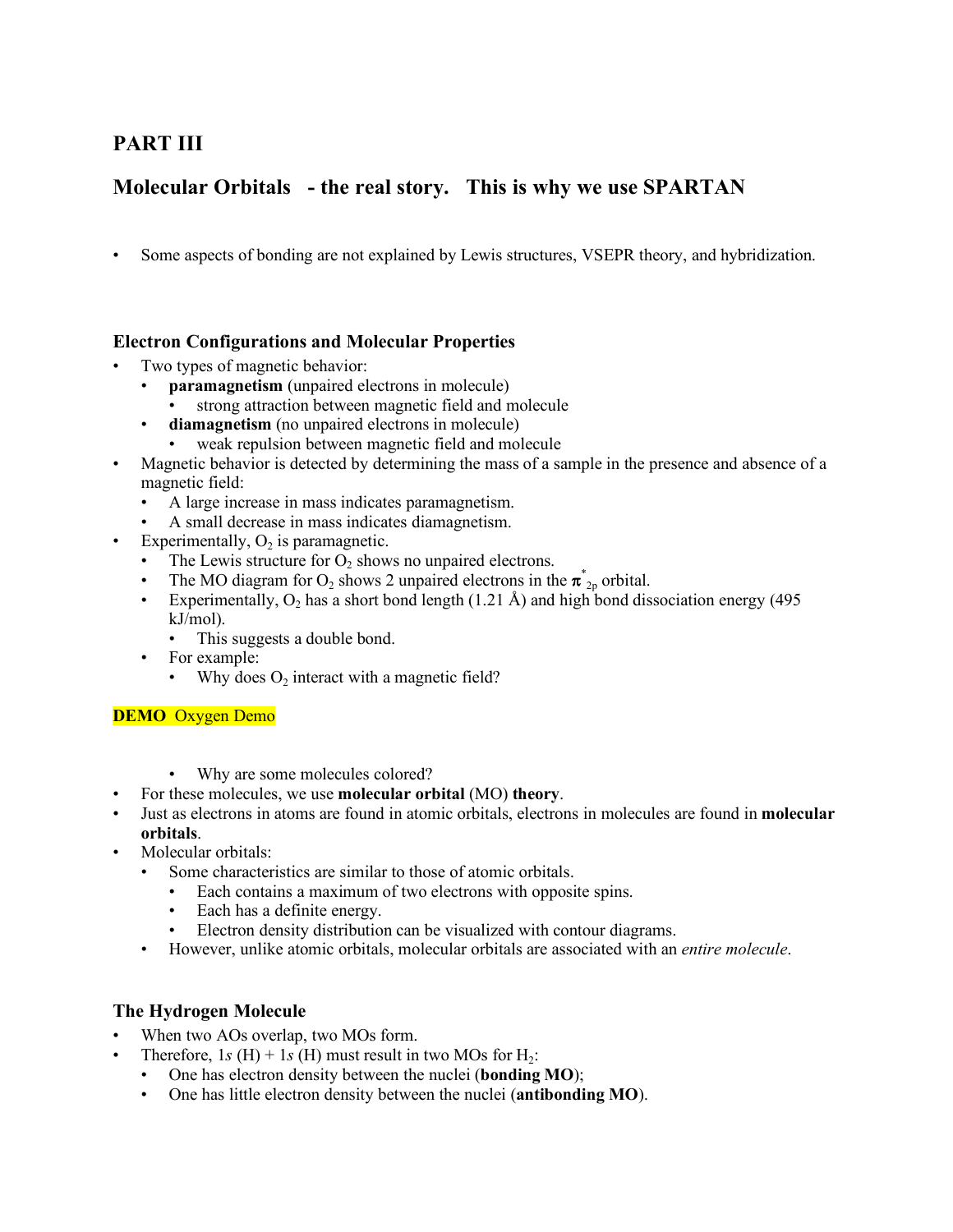- $\cdot$  **Sigma** ( $\sigma$ ) MOs have electron density in both molecular orbitals centered about the internuclear axis.
- The  $\sigma$  bonding MO is lower in energy than the  $\sigma^*$  (antibonding) MO.
- **The energy level diagram** or **MO diagram** shows the energies of the orbitals in a molecule.
	- The total number of electrons in all atoms are placed in the MOs starting from lowest energy ( $\sigma_{1s}$ ) and ending when all electrons have been accommodated.
	- Note that electrons in MOs have opposite spins.

#### **Bond Order**

- Define **bond order** =  $\frac{1}{2}$  (bonding electrons—antibonding electrons).
	- Bond order  $= 1$  for single bond.
	- Bond order  $= 2$  for double bond.
	- Bond order  $=$  3 for triple bond.
		- Fractional bond orders are possible.
- For example, consider the molecule  $H<sub>2</sub>$ .
	- $H_2$  has two bonding electrons.
	- Bond order for  $H_2$  is:

 $\frac{1}{2}$  (bonding electrons - antibonding electrons) =  $\frac{1}{2}$  (2 – 0) = 1.

- Therefore,  $H_2$  has a single bond.
- For example, consider the species He<sub>2</sub>.
	- $\cdot$  He<sub>2</sub> has two bonding electrons and two antibonding electrons.
	- Bond order for  $He_2$  is:
		- $\frac{1}{2}$  (bonding electrons antibonding electrons) =  $\frac{1}{2}$  (2 2) = 0.
		- Therefore He<sub>2</sub> is *not* a stable molecule.
- MO theory correctly predicts that hydrogen forms a diatomic molecule but that helium does not!

### **Second-Row Diatomic Molecules**

- We look at homonuclear diatomic molecules (e.g.,  $Li_2$ ,  $Be_2$ ,  $B_2$  etc.).
- AOs combine according to the following rules:
	- The number of  $MOs =$  number of  $AOs$ .
	- AOs of similar energy combine (e.g.,  $1s + 1s$  rather than  $1s + 2s$ ).
	- As overlap increases, the energy of the bonding MO decreases and the energy of the antibonding MO increases.
	- Pauli: each MO has at most two electrons, with spins paired.
	- Hund: for degenerate orbitals, each MO is first occupied singly before spin pairing occurs.

### **Molecular Orbitals for Li2 and Be2**

- Each 1*s* orbital combines with another 1*s* orbital to give one  $\sigma_{1s}$  and one  $\sigma_{1s}^*$  orbital, both of which are occupied (since Li and Be have  $1s^2$  electron configurations).
- Each 2*s* orbital combines with another 2*s* orbital two give one  $\sigma_{2s}$  and one  $\sigma_{2s}^*$  orbital.
- The energies of the 1*s* and 2*s* orbitals are sufficiently different so that there is no cross mixing of orbitals (i.e., we do not get  $1s + 2s$ ).
- Consider the bonding in Li<sub>2</sub>.
	- There are a total of six electrons in Li<sub>2</sub>.
		- 2 electrons in  $\sigma_{1s}$ .
		- 2 electrons in  $\sigma_{1s}^*$ .
		- 2 electrons in  $\sigma_{2s}$ .
		- 2 electrons in  $\sigma_{2s}$ .<br>• 0 electrons in  $\sigma_{2s}$ .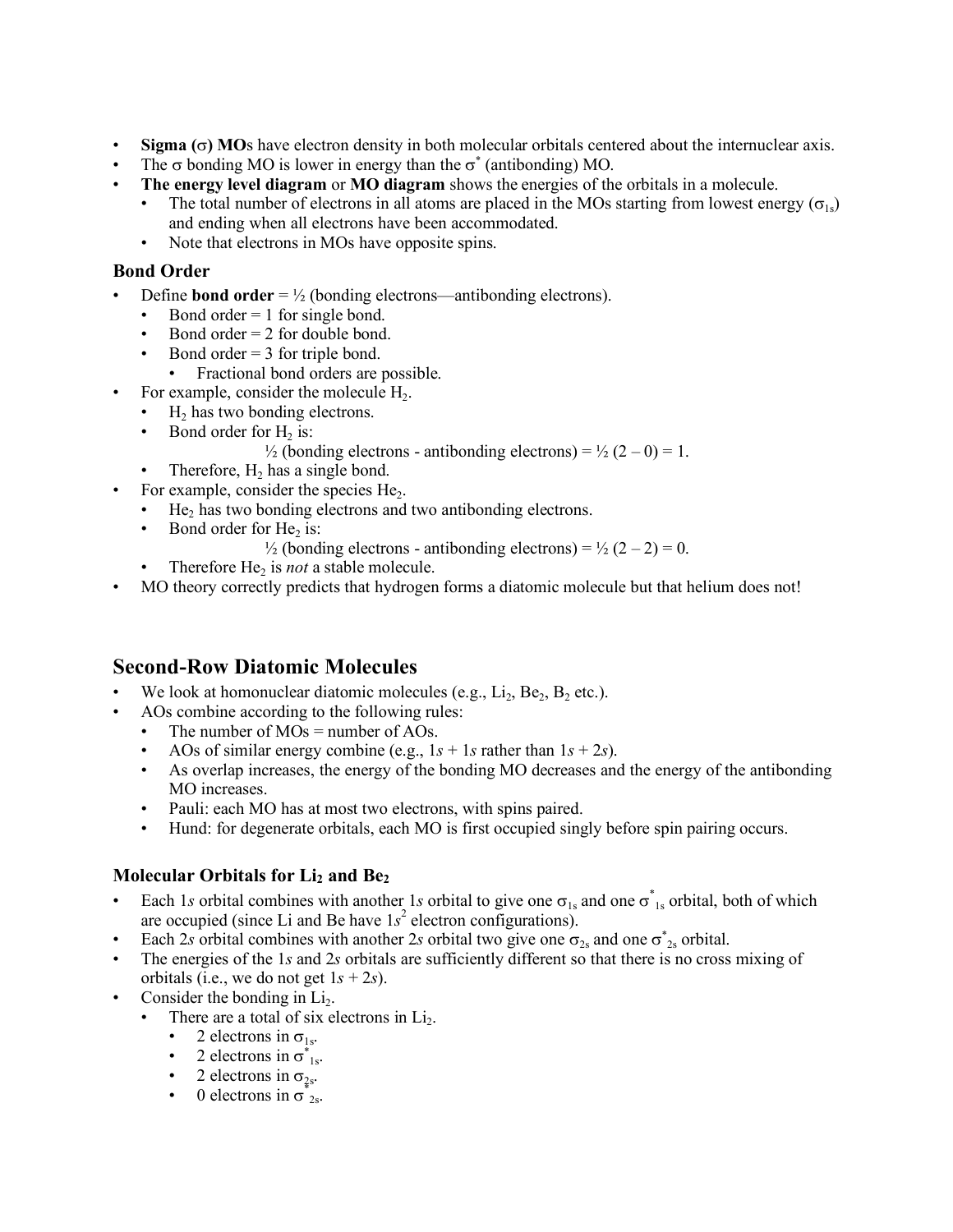- Therefore the bond order is  $\frac{1}{2}$  (4 2) = 1.
- Since the 1*s* AOs are completely filled, the  $\sigma_{1s}$  *and*  $\sigma_{1s}^*$  are filled.
	- We generally ignore core electrons in MO diagrams.
	- Core electrons usually don't contribute significantly to bonding in molecule formation.
- Consider bonding in  $Be<sub>2</sub>$ .
	- There are a total of eight electrons in  $Be<sub>2</sub>$ .
		- 2 electrons in  $\sigma_{1s}$ .
		- 2 electrons in  $\sigma_{1s}^*$ .
		- 2 electrons in  $\sigma_{2s}$ .
		- 2 electrons in  $\sigma_{2s}^*$ .
		- Therefore the bond order is  $\frac{1}{2}$  (4 4) = 0.
	- $\cdot$  Be<sub>2</sub> does not exist.

### **Molecular Orbitals from 2***p* **Atomic Orbitals**

- There are two ways in which two *p* orbitals can overlap:
	- End on so that the resulting MO has electron density on the axis between nuclei (i.e.,  $\sigma$  type orbital).
	- Sideways, so that the resulting MO has electron density above and below the axis between nuclei. These are called  $\pi$ **)** molecular orbitals.
- The six *p*-orbitals (two sets of three) must give rise to six MOs:
	- $\sigma_{2p}, \sigma_{2p}^*, \pi_{2p}, \pi_{2p}^*, \pi_{2p}$  and  $\pi_{2p}^*$ .
	- Therefore there are a maximum of two  $\pi$  bonds which can come from  $p$  orbitals.
	- The relative energies of these six orbitals can change.

### **Electron Configurations for B2 through Ne2**

- Features of the energy-level diagrams for these elements:
	- 2*s* Orbitals are lower in energy than 2*p* orbitals so both  $\sigma_{2s}$  orbitals ( $\sigma_{2s}$  and  $\sigma^*_{2s}$ ) are lower in energy than the lowest energy MO derived from the 2*p* AOs.
	- There is greater overlap between  $2p<sub>z</sub>$  orbitals.
		- They point directly towards one another, so the  $\sigma_{2p}$  MO is lower in energy than the  $\pi_{2p}$ orbitals.
		- The  $\sigma^*_{2p}$  MO is higher in energy than the  $\pi^*_{2p}$  orbitals.
	- The  $\pi_{2p}$  and  $\pi_{2p}^*$  orbitals are doubly degenerate.
	- As the atomic number decreases, it becomes more likely that a 2*s* orbital on one atom can interact with the 2*p* orbital on the other.
	- As the 2*s*–2*p* interaction increases, the  $\sigma_{2s}$  MO lowers in energy and the  $\sigma_{2p}$  orbital increases in energy.
		- For B<sub>2</sub>, C<sub>2</sub> and N<sub>2</sub> the  $\sigma_{2p}$  orbital is higher in energy than the  $\pi_{2p}$ .
		- For  $O_2$ ,  $F_2$  and Ne<sub>2</sub> the  $\sigma_{2p}$  orbital is lower in energy than the  $\pi_{2p}$ .
	- Once we know the relative orbital energies, we add the required number of electrons to the MOs, taking into account Pauli's exclusion principle and Hund's rule.
- As bond order increases.
	- bond length decreases.
	- bond energy increases.